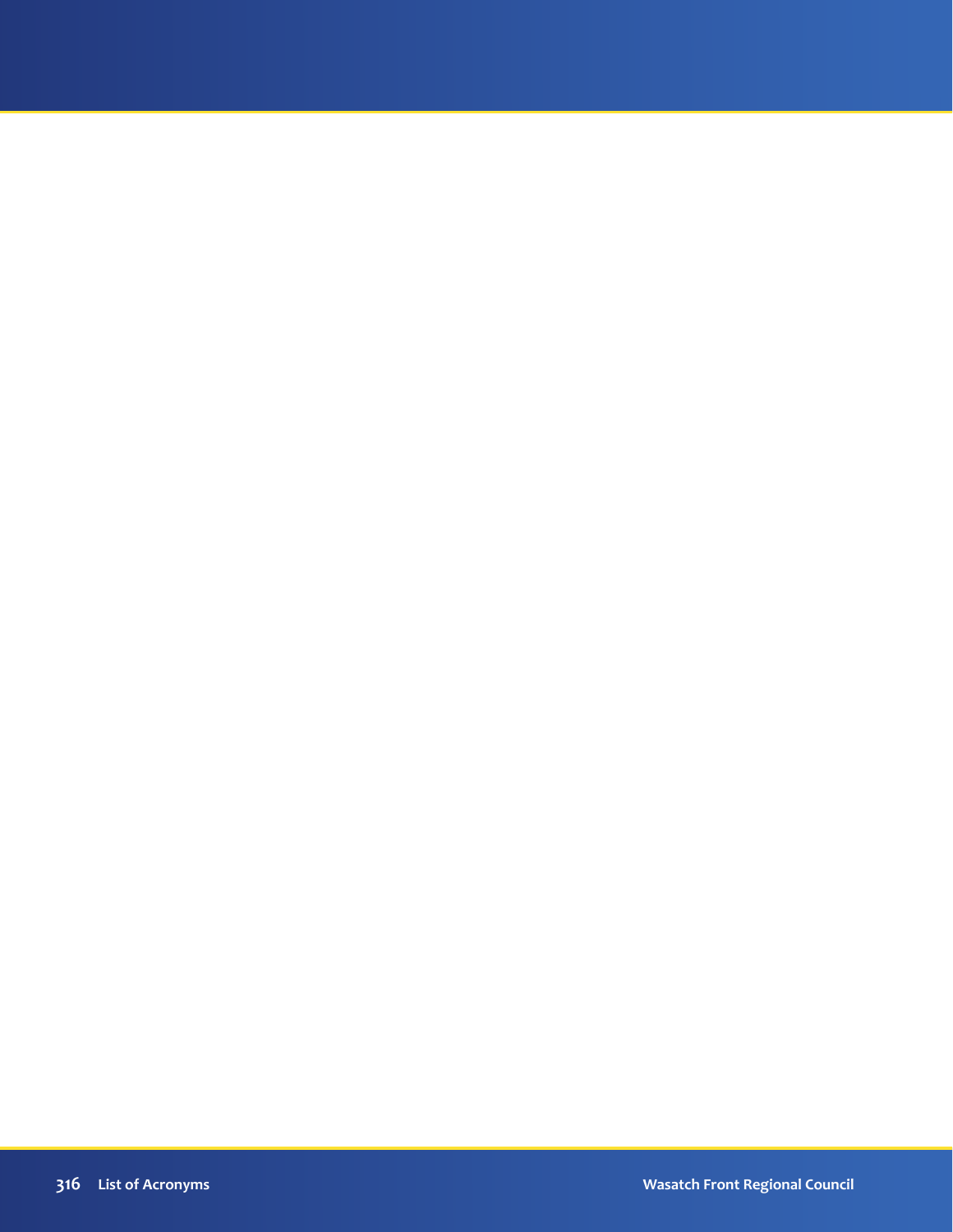| Δ             |                                            |
|---------------|--------------------------------------------|
|               |                                            |
| AA            | Alternatives Analysis                      |
| AARC          | Average Annual Rate of Change              |
| <b>AASHTO</b> | American Association of States Highway     |
|               | and Transportation Officials               |
| AC            | <b>Advanced Construction</b>               |
| <b>ACHP</b>   | Advisory Council on Historic               |
|               | Preservation                               |
| <b>ADA</b>    | Americans with Disabilities Act            |
| <b>ADT</b>    | Average Daily Traffic                      |
| <b>AFB</b>    | Air Force Base                             |
| AGT           | <b>Automated Guideway Transit</b>          |
| <b>AICP</b>   | American Institute of Certified Planners   |
| AIP           | Airport Improvement Program                |
| <b>AMPO</b>   | Association of Metropolitan Planning       |
|               | Organizations                              |
| AOG           | <b>Association of Governments</b>          |
| APC           | <b>Automated Passenger Counting</b>        |
| <b>APE</b>    | Area of Potential Effect                   |
| <b>APTA</b>   | American Public Transit Association        |
| <b>AQC</b>    | Air Quality Committee                      |
| <b>AST</b>    | Above-Ground Storage Tanks                 |
| <b>ATMS</b>   | <b>Advanced Traffic Management Systems</b> |
| <b>ATV</b>    | All-Terrain Vehicle                        |
| AVL           | Automated Vehicle Location                 |
| <b>AWDT</b>   | Average Weekday Daily Traffic              |

#### B

| <b>BDO</b> | <b>Business Depot Ogden</b>     |
|------------|---------------------------------|
| <b>BEA</b> | Bureau of Economic Analysis     |
| <b>BMP</b> | <b>Best Management Practice</b> |
| <b>BMS</b> | <b>Bridge Management System</b> |
| <b>BRT</b> | <b>Bus Rapid Transit</b>        |

#### C<sub>2</sub> C<sub>2</sub>

| CAA         | Clean Air Act                            |
|-------------|------------------------------------------|
| <b>CAT</b>  | Committee on Accessible Transportation   |
| <b>CBD</b>  | <b>Central Business District</b>         |
| <b>CCTV</b> | Closed-Circuit Television                |
| <b>CDBG</b> | <b>Community Development Block Grant</b> |
| <b>CDSD</b> | <b>Central Davis Sewer District</b>      |
| CE.         | Categorical Exclusion                    |

| <b>CEQ</b>      | Council on Environmental Quality       |
|-----------------|----------------------------------------|
| <b>CERCLA</b>   | Comprehensive Environmental Response   |
|                 | Compensation & Liability Act           |
| <b>CERCLIS</b>  | Comprehensive Environmental Response   |
|                 | Compensation & Liability Information   |
|                 | System                                 |
| <b>CFR</b>      | Code of Federal Regulations            |
| cfs             | cubic feet per second                  |
| <b>CHF</b>      | Centennial Highway Fund                |
| <b>CIB</b>      | <b>Community Impact Board</b>          |
| <b>CLG</b>      | Certified Local Government             |
| <b>CMAQ</b>     | Congestion Mitigation / Air Quality    |
|                 | Program                                |
| <b>CMC</b>      | <b>Congestion Management Committee</b> |
| <b>CMP</b>      | <b>Congestion Management Process</b>   |
| <b>CMS</b>      | <b>Congestion Management System</b>    |
| CO              | Carbon monoxide                        |
| CO <sub>2</sub> | Carbon Dioxide                         |
| <b>COE</b>      | Corps of Engineers                     |
| COG             | Council of Governments - Counties      |
| <b>CPG</b>      | <b>Consolidated Planning Grant</b>     |
| CR              | Commuter Rail                          |
| <b>CRIT</b>     | Commuter Rail Integration Team         |
| <b>CSS</b>      | <b>Context Sensitive Solutions</b>     |

#### D

| <b>DAO</b>  | Division of Air Quality                |
|-------------|----------------------------------------|
| D&RGW       | Denver & Rio Grande Western            |
| dВ          | Decibel                                |
| dBA         | Decibels measured on the A-weighted    |
|             | system                                 |
| <b>DBE</b>  | Disadvantaged Business Enterprise      |
| <b>DEIS</b> | Draft Environmental Impact Statement   |
| DMU         | Diesel Multiple Unit                   |
| <b>DNR</b>  | [Utah] Department of Natural Resources |
| DOI         | Department of the Interior             |
| <b>DOT</b>  | Department of Transportation           |
| <b>DSR</b>  | Design Study Report                    |
| <b>DWR</b>  | [Utah] Division of Wildlife Resources  |
|             |                                        |

E

| ЕA  | <b>Environmental Assessment</b> |
|-----|---------------------------------|
| EEO | Equal Employment Opportunity    |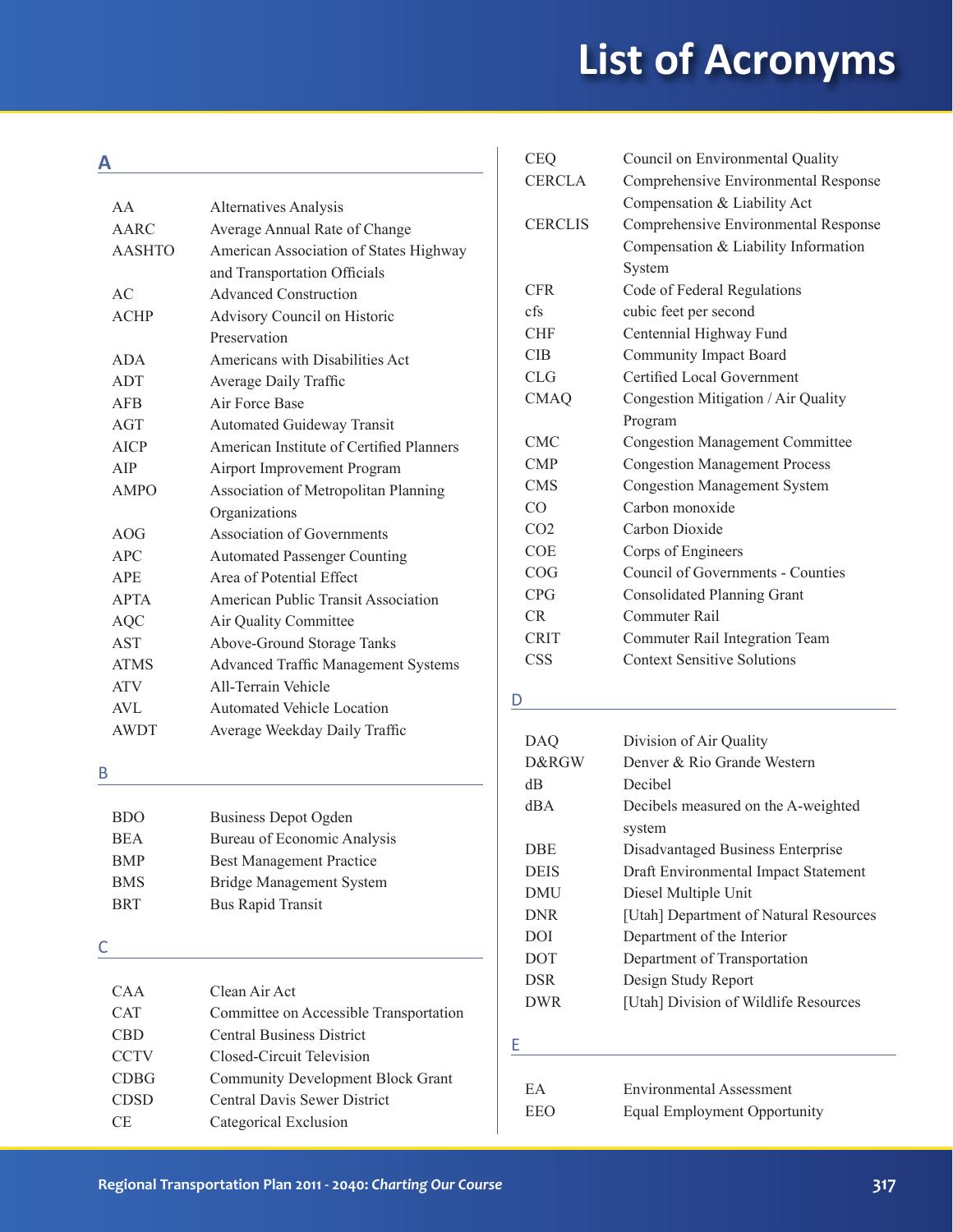| EIS<br>EJ<br>EPA<br><b>ESA</b> | <b>Environmental Impact Statement</b><br>Environmental Justice<br>[U.S.] Environmental Protection Agency<br><b>Endangered Species Act</b> |
|--------------------------------|-------------------------------------------------------------------------------------------------------------------------------------------|
| F                              |                                                                                                                                           |
| <b>FAA</b>                     | <b>Federal Aviation Administration</b>                                                                                                    |
| <b>FEIS</b>                    | Final Environmental Impact Statement                                                                                                      |
| <b>FEMA</b>                    | Federal Emergency Management Agency                                                                                                       |
| <b>FFGA</b>                    | <b>Full Funding Grant Agreement</b>                                                                                                       |
| <b>FHWA</b>                    | Federal Highway Administration                                                                                                            |
| <b>FMCSA</b>                   | Federal Motor Carrier Safety<br>Administration                                                                                            |
| <b>FONSI</b>                   | Finding Of No Significant Impact                                                                                                          |
| <b>FPPA</b>                    | Farmland Protection Policy Act                                                                                                            |
| <b>FRA</b>                     | <b>Federal Railroad Administration</b>                                                                                                    |
| <b>FTA</b>                     | <b>Federal Transit Administration</b>                                                                                                     |
| FY                             | <b>Fiscal Year</b>                                                                                                                        |
| G                              |                                                                                                                                           |
|                                |                                                                                                                                           |
| <b>GIS</b>                     | Geographic Information System                                                                                                             |
| <b>GOPB</b>                    | Governor's Office of Planning and                                                                                                         |
|                                | <b>Budget</b>                                                                                                                             |
| <b>GPS</b>                     | Global Positioning System                                                                                                                 |
| н                              |                                                                                                                                           |
| <b>HAFB</b>                    | Hill Air Force Base                                                                                                                       |
| <b>HBW</b>                     | Home-Based Work                                                                                                                           |
| <b>HBC</b>                     | Home-Based College                                                                                                                        |
| <b>HBO</b>                     | Home-Based Other                                                                                                                          |
| <b>HCM</b>                     | Highway Capacity Manual                                                                                                                   |
| HOT                            | High-Occupancy Toll                                                                                                                       |
| <b>HOV</b>                     | High-Occupancy Vehicle                                                                                                                    |
| <b>HPMS</b>                    | Highway Performance Monitoring                                                                                                            |
| <b>HVAC</b>                    | System<br>Heating, Ventilation, and Air                                                                                                   |
|                                | Conditioning                                                                                                                              |
| I                              |                                                                                                                                           |
|                                |                                                                                                                                           |
| <b>ICEA</b><br><b>ILS</b>      | Indirect and Cumulative Analysis<br><b>Intensive Level Survey</b>                                                                         |
|                                |                                                                                                                                           |

|   | <b>IMACS</b>     | <b>Intermountain Antiquities Computer</b>   |
|---|------------------|---------------------------------------------|
|   |                  | System                                      |
|   | <b>IRCAA</b>     | <b>Inter-Regional Corridor Alternatives</b> |
|   |                  | Analysis                                    |
|   | <b>IRS</b>       | <b>Internal Revenue Service</b>             |
|   | <b>ISTEA</b>     | Intermodal Surface Transportation           |
|   |                  | Efficiency Act of 1991                      |
|   | <b>ITE</b>       | Institute of Transportation Engineers       |
|   | <b>ITS</b>       | <b>Intelligent Transportation System</b>    |
|   |                  |                                             |
|   |                  |                                             |
|   |                  |                                             |
|   | <b>JPAC</b>      | Joint Policy Advisory Committee             |
|   |                  |                                             |
|   |                  |                                             |
|   | L <sub>dn</sub>  | 24 hour average sound weighted by time      |
|   |                  | of day                                      |
|   | Leq              | Equivalent continuous sound level.          |
|   | L <sub>max</sub> | Maximum sound pressure level                |
|   | <b>LRT</b>       | Light Rail Transit                          |
|   | LOA              | Letter of Agreement                         |
|   | <b>LONP</b>      | Letter of No Prejudice                      |
|   | LOS              | Level of Service                            |
|   | <b>LPA</b>       | Locally Preferred Alternative               |
|   | <b>LRP</b>       | Long Range Plan                             |
|   | <b>LRTP</b>      | Long Range Transportation Plan              |
|   | <b>LTAP</b>      | Local Technical Assistance Program          |
|   | <b>LUST</b>      | Leaking Underground Storage Tank            |
|   |                  |                                             |
|   |                  |                                             |
| M |                  |                                             |

| <b>MAG</b>    | Mountainland Association of        |
|---------------|------------------------------------|
|               | Governments                        |
| <b>MASP</b>   | Metropolitan Airports System Plan  |
| <b>MIS</b>    | Major Investment Study             |
| mg/m3         | Milligrams per cubic meter         |
| mm/s          | Millimeters per second             |
| <b>MOA</b>    | Memorandum of Agreement            |
| <b>MOU</b>    | Memorandum of Understanding        |
| <b>MP</b>     | Milepost                           |
| <b>MPO</b>    | Metropolitan Planning Organization |
| <b>MOBILE</b> | Mobile Source Emissions Model      |
| mph           | $Mile(s)$ per hour                 |
| <b>MRI</b>    | Magnetic Resonance Imaging         |
| <b>MVC</b>    | Mountain View Corridor             |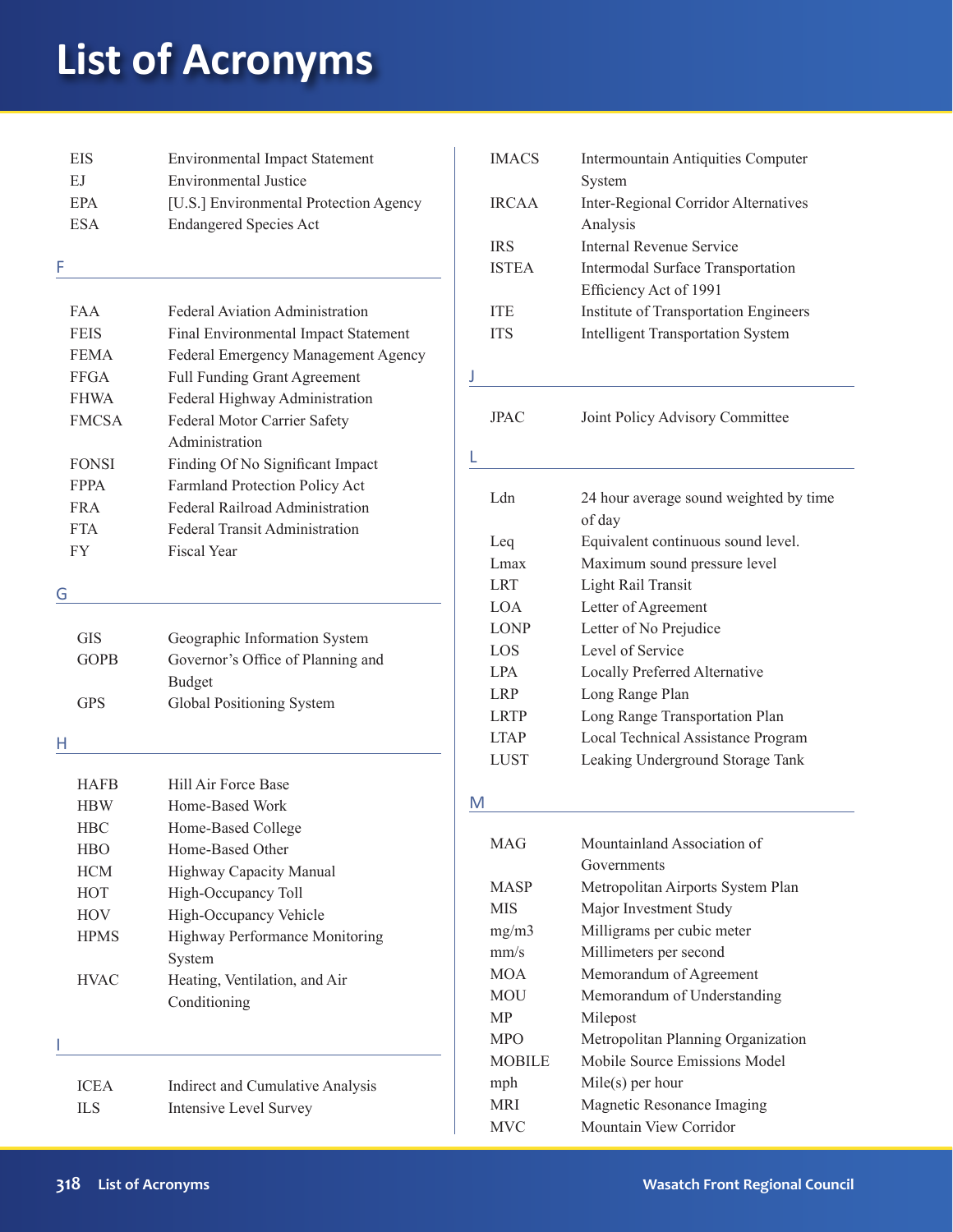| <b>NAAQS</b>    | National Ambient Air Quality Standards      |
|-----------------|---------------------------------------------|
| NAPL.           | Non-Aqueous Phase Liquid                    |
| <b>NCHRP</b>    | National Cooperative Highway Research       |
|                 | Program                                     |
| <b>NDSD</b>     | North Davis Sewer District                  |
| <b>NEPA</b>     | National Environmental Policy Act of 1969   |
| <b>NFRAP</b>    | No Further Remedial Action Planned          |
| <b>NHB</b>      | Non Home-Based                              |
| <b>NHCSA</b>    | National Highway Carrier Safety             |
|                 | Administration                              |
| <b>NHPA</b>     | National Historic Preservation Act          |
| <b>NHS</b>      | National Highway System                     |
| <b>NHTSA</b>    | National Highway Traffic Safety             |
|                 | Administration                              |
| NO.             | Nitrogen                                    |
| NO <sub>2</sub> | Nitrogen Dioxide                            |
| <b>NOI</b>      | Notice of Intent                            |
| NOx             | Nitrogen Oxides [Oxides of nitrogen (NO     |
|                 | and $NO2$ ]                                 |
| <b>NPIAS</b>    | National Plan of Integrated Airport Systems |
| NPL             | National Priorities List                    |
| <b>NRCS</b>     | Natural Resource Conservation Service       |
| <b>NRHP</b>     | National Register of Historic Places        |
| NTD.            | National Transit Database                   |
| <b>NWI</b>      | National Wetlands Inventory                 |
|                 |                                             |

#### $\overline{\mathsf{O}}$

N

| 03          | Ozone                               |
|-------------|-------------------------------------|
| <b>OATS</b> | Ogden Area Transportation Technical |
|             | Subcommittee                        |
| $O-I$ .     | Ogden - Layton                      |
| O&M         | Operations and Maintenance          |
| OSHA        | Occupational Safety and Health      |
|             | Administration                      |
| OН          | Operable Unit                       |
|             |                                     |

#### P

| Pb   | Lead                      |
|------|---------------------------|
| PAC  | Policy Advisory Committee |
| PCB  | Polychlorinated Biphenyls |
| PCE. | Percholoethylene          |

| PE.               | Preliminary Engineering or Professional |
|-------------------|-----------------------------------------|
|                   | Engineer                                |
| <b>PM</b>         | Particulate Matter                      |
| PM <sub>2.5</sub> | Particulate Matter $\leq$ 2.5 microns   |
| <b>PM10</b>       | Particulate Matter $\leq 10$ microns    |
| <b>PMS</b>        | Pavement Management System              |
| ppm               | Parts per million                       |
| <b>PPV</b>        | Peak Particle Velocity                  |
| <b>PRP</b>        | <b>Potentially Responsible Party</b>    |
| <b>PRT</b>        | Personal Rapid Transit                  |
| PS & E            | Plans Specifications and Estimates      |
| psi               | Pounds per square inch                  |
| <b>PTA</b>        | Parent-Teacher Association              |
| <b>PTO</b>        | <b>Public Transit Officer</b>           |

#### R

| <b>RCA</b>   | Recovery Act                             |
|--------------|------------------------------------------|
| RCR.         | Regional Commuter Rail                   |
| <b>RCRA</b>  | Resource Conservation and Recovery Act   |
| <b>RCRIS</b> | Resource Conservation and Recovery (Act) |
|              | <b>Information System</b>                |
| RD.          | Remedial Design                          |
| RD/RA        | Remedial Design/Remedial Action          |
| <b>RDA</b>   | Redevelopment Area                       |
| <b>RFP</b>   | Request for Proposals                    |
| <b>RFQ</b>   | <b>Request for Qualifications</b>        |
| RGC          | Regional Growth Committee                |
| RI/FS        | Remedial Investigation/Feasibility Study |
| <b>RMS</b>   | Root Mean Square                         |
| <b>ROD</b>   | Record of Decision                       |
| <b>ROW</b>   | Right-Of-Way                             |
| <b>RTP</b>   | Regional Transportation Plan             |
|              |                                          |

#### <u>S</u> and the second contract of the second contract of the second contract of the second contract of the second contract of the second contract of the second contract of the second contract of the second contract of the sec

|              | SAFETEA-LU Safe, Accountable, Flexible, Efficient |
|--------------|---------------------------------------------------|
|              | Transportation Equity Act: A Legacy for           |
|              | Users                                             |
| <b>SDSD</b>  | South Davis Sewer District                        |
| SEL.         | Sound Equivalent Level                            |
| <b>SHPO</b>  | [Utah] State Historic Preservation Office         |
| <b>SHSP</b>  | Strategic Highway Safety Plan                     |
| <b>SIP</b>   | State Air Quality Implementation Plan             |
| <b>SLATS</b> | Salt Lake Area Transportation Technical           |
|              | Subcommittee                                      |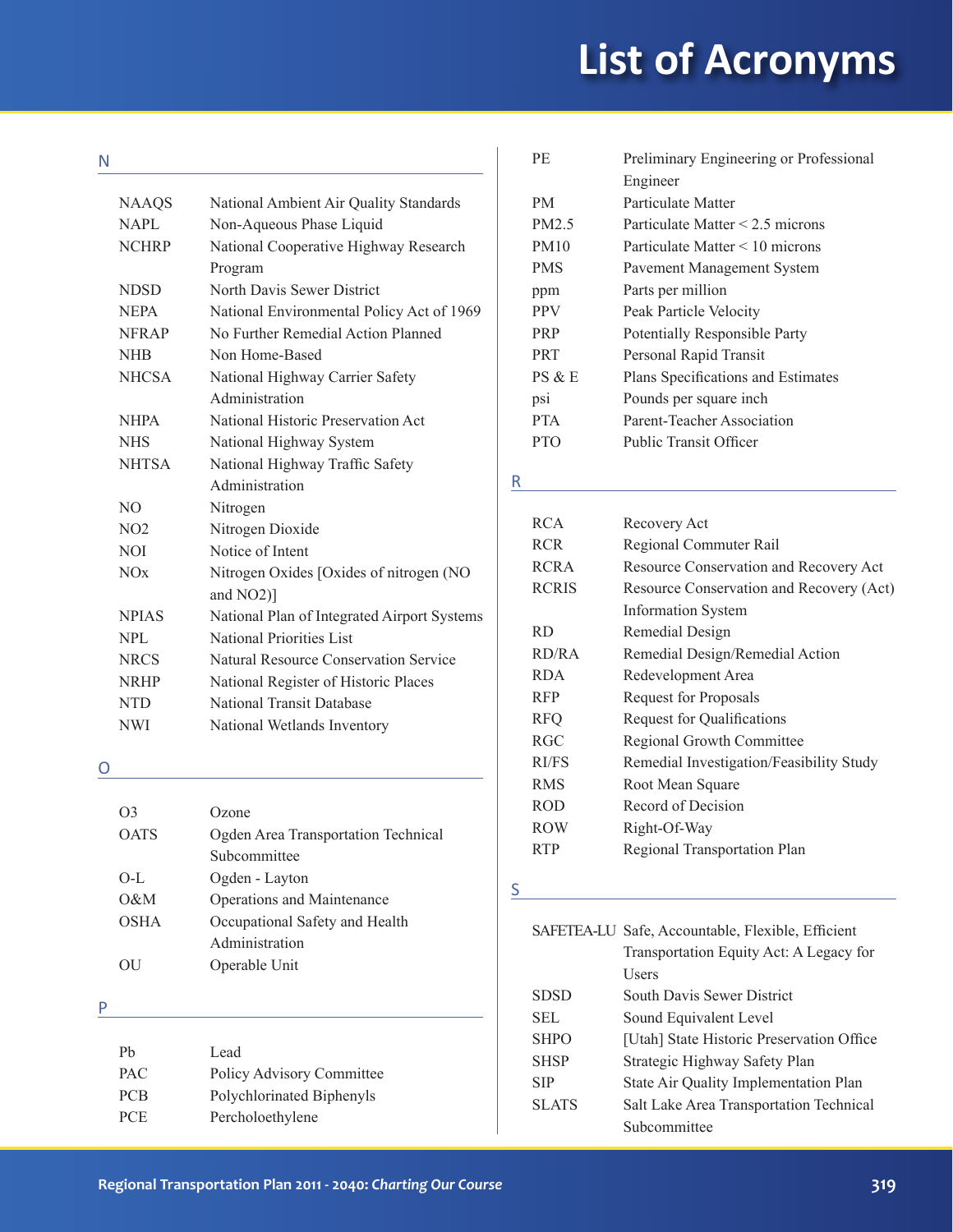| <b>SLC</b>      | Salt Lake City                              |
|-----------------|---------------------------------------------|
| SO <sub>2</sub> | Sulfur dioxide                              |
| SOV             | Single Occupancy Vehicle                    |
| <b>SPUI</b>     | Single Point Urban Interchange              |
| SR.             | <b>State Route</b>                          |
| <b>STB</b>      | <b>Surface Transportation Board</b>         |
| <b>STIP</b>     | <b>Statewide Transportation Improvement</b> |
|                 | Program                                     |
| <b>STP</b>      | <b>Surface Transportation Program</b>       |
| <b>SWMU</b>     | Solid Waste Management Units                |
|                 |                                             |

the control of the control of the control of

T

| <b>TAC</b>    | <b>Technical Advisory Committee</b>          |
|---------------|----------------------------------------------|
| TAZ.          | Trafic Analysis Zone                         |
| <b>TCM</b>    | <b>Trafic Control Mesure</b>                 |
| <b>TCP</b>    | <b>Traditional Cultural Property</b>         |
| <b>TDM</b>    | <b>Transportation Demand Management</b>      |
| <b>TDP</b>    | <b>Transit Development Program</b>           |
| <b>TEA-21</b> | Transportation Equity Act for the 21st       |
|               | Century                                      |
| <b>TIP</b>    | <b>Transportation Improvement Program</b>    |
| <b>TMA</b>    | <b>Transportation Management Area</b>        |
| <b>TOC</b>    | <b>Traffic Operations Center</b>             |
| <b>TOD</b>    | <b>Transit-Oriented Development</b>          |
| tpd           | Tons per day                                 |
| Trans Com     | <b>Transportation Coordinating Committee</b> |
| <b>TRB</b>    | <b>Transportation Research Board</b>         |
| <b>TSM</b>    | <b>Transportation System Management</b>      |
|               |                                              |

U

| UAM         | Urban Airshed Model                      |
|-------------|------------------------------------------|
| <b>UCSP</b> | Utah Comprehensive Safety Plan           |
| <b>UDAF</b> | U.S. Department of Agriculture and Food  |
| <b>UDAO</b> | Utah Department of Air Quality           |
| <b>UDEQ</b> | Utah Department of Environmental Quality |
| <b>UDWR</b> | Utah Department of Wildlife Resources    |
| <b>UDOT</b> | Utah Department of Transportation        |
| <b>UMTA</b> | Urban Mass Transportation Administration |
| UPRR        | Union Pacific Railroad                   |
| <b>UPWP</b> | Unified Planning Work Program            |
| UrbanSim    | Urban Simulation Land Use Model          |
| US or USA   | United States of America                 |
| USACE       | United States Army Corps of Engineers    |
|             |                                          |

| USC          | <b>United States Code</b>                    |
|--------------|----------------------------------------------|
| <b>USDA</b>  | United States Department of Agriculture      |
| <b>USDOT</b> | United States Department of Transportation   |
| <b>USFWS</b> | United States Fish and Wildlife Service      |
| <b>USGS</b>  | United States Geological Survey              |
| <b>UST</b>   | <b>Underground Storage Tank</b>              |
| <b>UTA</b>   | <b>Utah Transit Authority</b>                |
| <b>UTPP</b>  | <b>Urban Transportation Planning Process</b> |
| <b>UVSC</b>  | Utah Valley State College                    |
|              |                                              |

#### V

| VdB        | <b>Vibration Decibels</b>  |
|------------|----------------------------|
| <b>VHT</b> | Vehicle Hours Traveled     |
| <b>VMT</b> | Vehicle Miles Traveled     |
| VOC.       | Volatile Organic Compounds |
| VPD        | Vehicles Per Day           |
|            |                            |

W

| <b>WBWCD</b>           | Weber Basin Water Conservation District    |
|------------------------|--------------------------------------------|
| <b>WFRC</b>            | Wasatch Front Regional Council             |
| <b>WVC</b>             | West Valley City                           |
|                        |                                            |
| $\mu$ g/l              | Micrograms per liter                       |
| $\mu$ g/m <sup>3</sup> | Micrograms per cubic meter                 |
|                        |                                            |
| $3-C$                  | Continuing, Comprehensive and              |
|                        | <b>Cooperative Transportation Planning</b> |
|                        | Process                                    |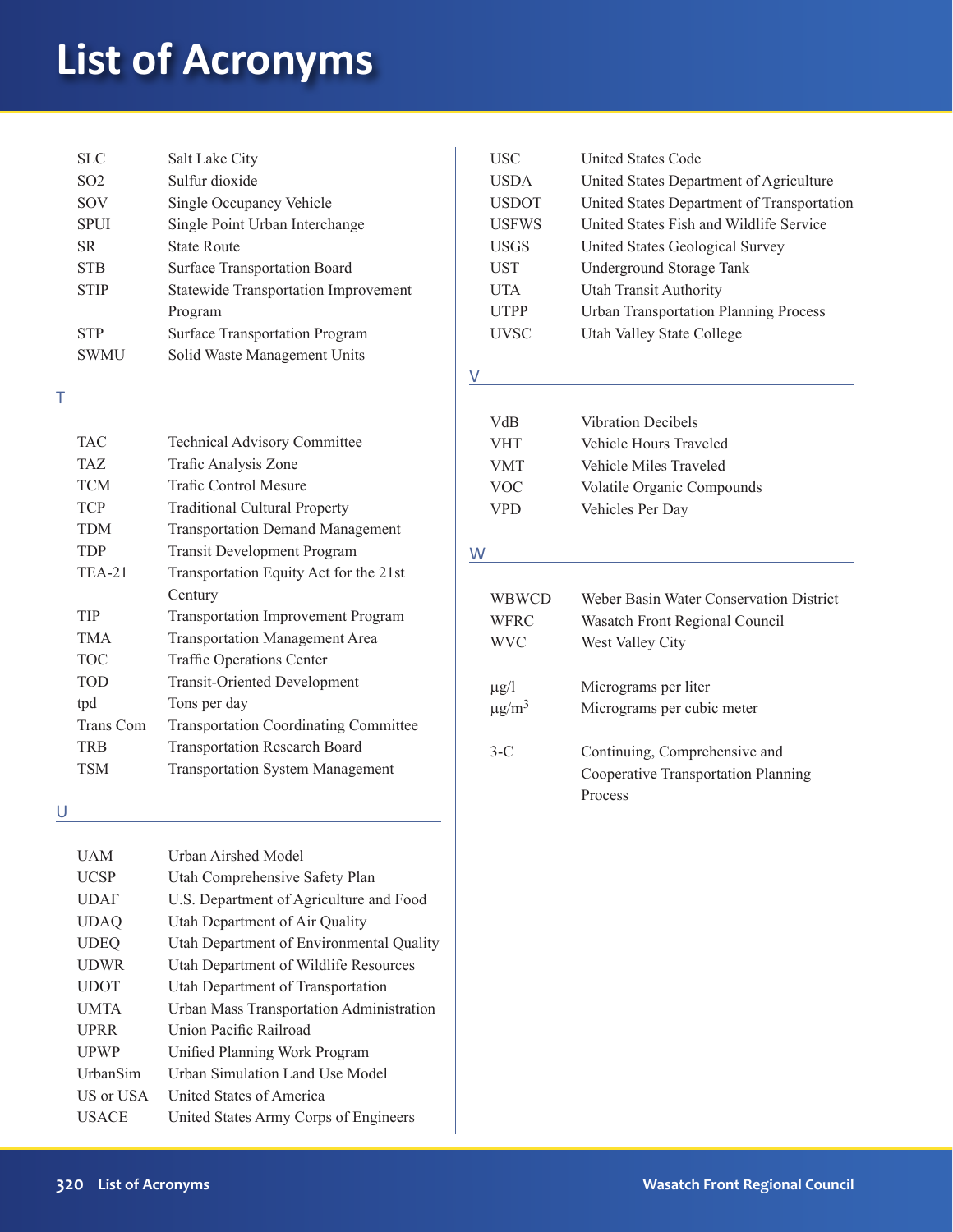### **Photo Credits**

#### PHOTO CREDITS

All photos provided by the Wasatch Front Regional Council unless otherwise attributed below

| Cover    | Salt Lake International Airport   |
|----------|-----------------------------------|
| Page 16  | Utah Department of Transportation |
| Page 52  | Utah Department of Transportation |
| Page 66  | Salt Lake International Airport   |
| Page 69  | Utah Department of Transportation |
| Page 74  | United States Air Force, Hill AFB |
| Page 76  | © James Belmont                   |
| Page 79  | Utah Department of Transportation |
| Page 95  | © James Belmont                   |
| Page 112 | Utah Department of Transportation |
| Page 124 | © James Belmont                   |
| Page 130 | © James Belmont                   |
| Page 139 | © James Belmont                   |
| Page 143 | Utah Department of Transportation |
| Page 152 | © James Belmont                   |
| Page 155 | Utah Department of Transportation |
| Page 210 | © James Belmont                   |
| Page 304 | © James Belmont                   |
|          |                                   |